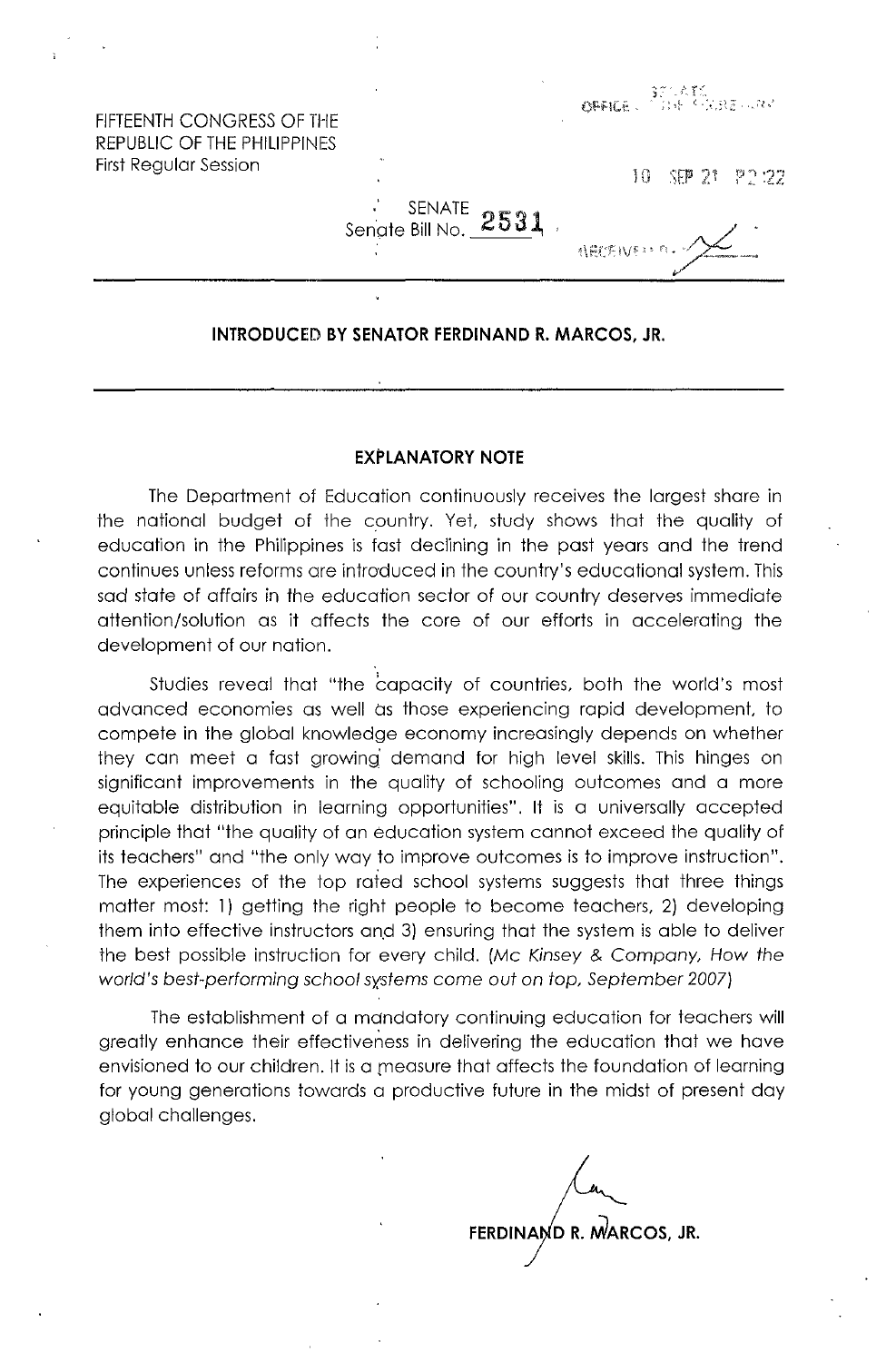FIFTEENTH CONGRESS OF THE REPUBLIC OF THE PHILIPPINES First Regular Session

SEP 21 #2:22  $10-$ 

SENATE Senate Bill No.

arics (10)<br>Cartics (2) (19)

## **INTRODUCED BY SENATOR FERDINAND R. MARCOS, JR.**

## **AN ACT MANDATING A CONTINUING EDUCATION FOR TEACHERS IN ALL LEVELS IN PUBLIC AND PRIVATE SCHOOLS AND PROVIDING FUNDS THEREFOR, AND FOR OTHER PURPOSES**

Be it enacted by the Senate and the House of Representatives of the Philippines in Congress assembled:

SECTION 1. Title- This Act shall be known as "The Teachers Education Act of 2010".

SECTION 2. Declaration of Policy- It is hereby declared the policy of the State to improve the quality of education in the country and recognizes it as one of the potent economic. vehicle in keeping the country attune to globalization. Towards this end, the government shall endeavor to ensure that the teachers are equip with necessary training and skills and be abreast with the ever improving and/or changing' instructional materials and techniques through continued education and accepting the notion that "the quality of an educational system cannot exceed the quality of its teachers".

SECTION 3. Definition of Terms- For purposes of this Act, the following terms shall be defined as follows:

- a) Continuing education shall mean an institutionalize system whereby the teachers shall complete every three (3) years at least thirty-six (36) hours of mandatory continuing education activities;
- b) Teachers shall refer to all teachers who are holding teaching or nonteaching positions, whether full-time or part-time, in public or private educational institution;  $\cdot$
- c) All levels shall mean the pre-school, elementary, high school and tertiary level of educational institution in the country;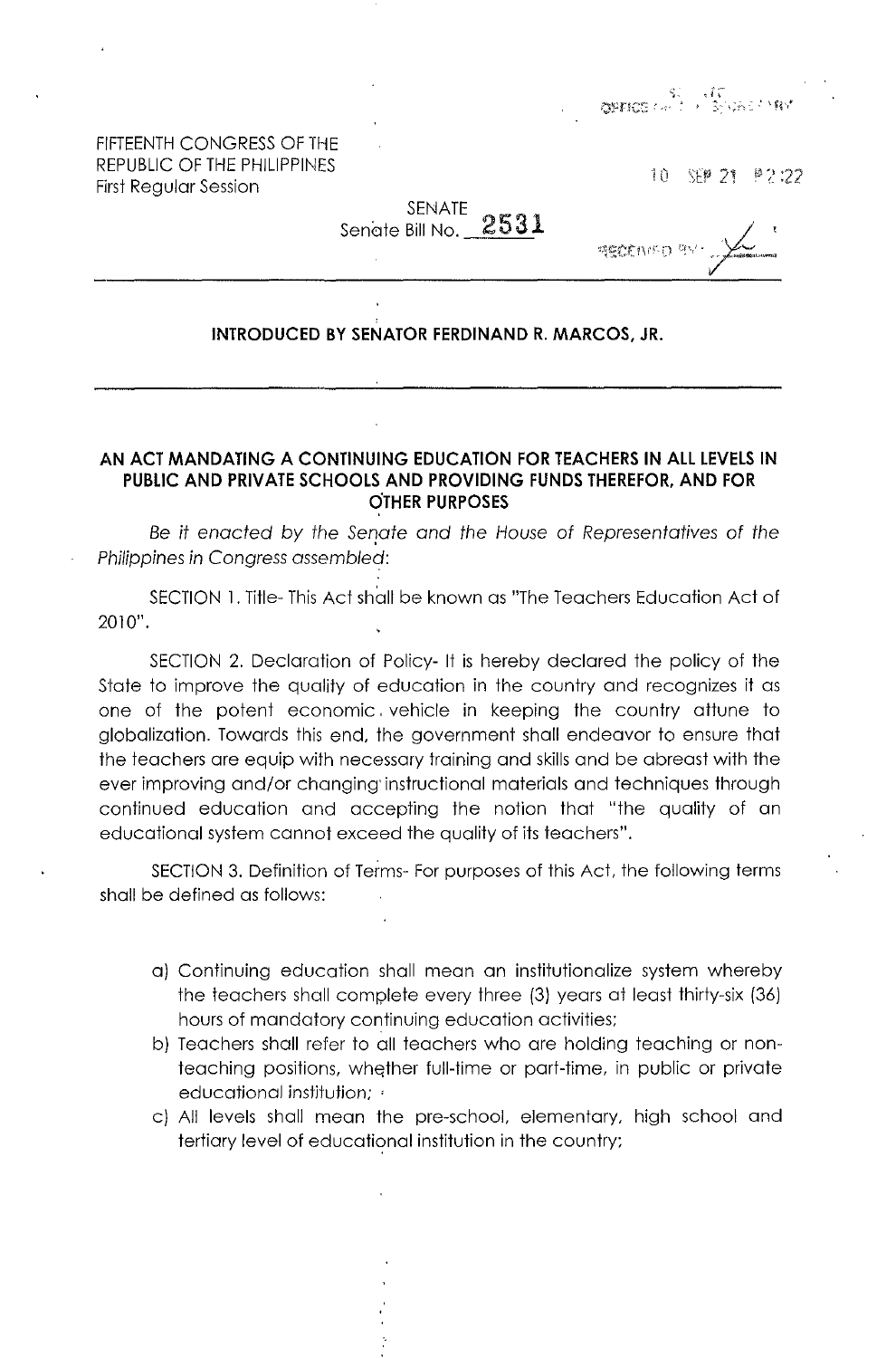SECTION 4. Coverage. The National Government shall undertake a comprehensive program for teachers' education, guided by the following objectives:

- a) The encouragement of private sector's participation in providing effective education to teachers;
- b) Ensure compliance by the teachers at no cost to them, except travelling and other incidental expenses, every compliance period;
- c) The venue of activities shall be accessible or not burdensome to teachers;
- d) Devise an aptitude test for teachers at the end of activities in every compliance period that may reasonably measure the effectiveness of the program activities;

SECTION 5. Implementing. Mechanism- The Department of Education (Dep-Ed), in cases of teachers in primary, elementary and secondary education, and the Commission on Higher Education (CHED), in cases of teachers in tertiary education, are hereby designated as the implementing Agency of this program.

SECTION 6. Creation of Executive Committees- Within sixty (60) days from the effectivity of this act, the Department of Education and the Commission on Higher Education shall create ·their respective Executive Committee to be directly responsible for the effective implementation of this act. For the Department of Education, the department's secretary, who shall serve as exofficio chairman, shall appoint the members composed of the following;

- a) One from the nominees of recognized public school teachers organization;
- b) One from the nominees of recognized private school teachers organization;

For the Commission on Higher Education, the commissioner, who shall serve as ex-officio chairman, shall appoint the members composed of the following;

- a) One from the nominees of recognized public school teachers organization;
- b) One from the nominees of recognized private school teachers organization;

SECTION 7. Approval of program. -- Subject to the rules as may be adopted by the respective Executive Committee, continuing teachers' education program may be granted approval in either of two (2) ways: (1) the provider of the activity is an approved provider by the committee and certifies that the activity meets the criteria to be promulgated in the implementing rules and regUlations; and (2) the provider is specifically organized by the Department of Education or the Commission on Higher Education to provide continuing teachers' education.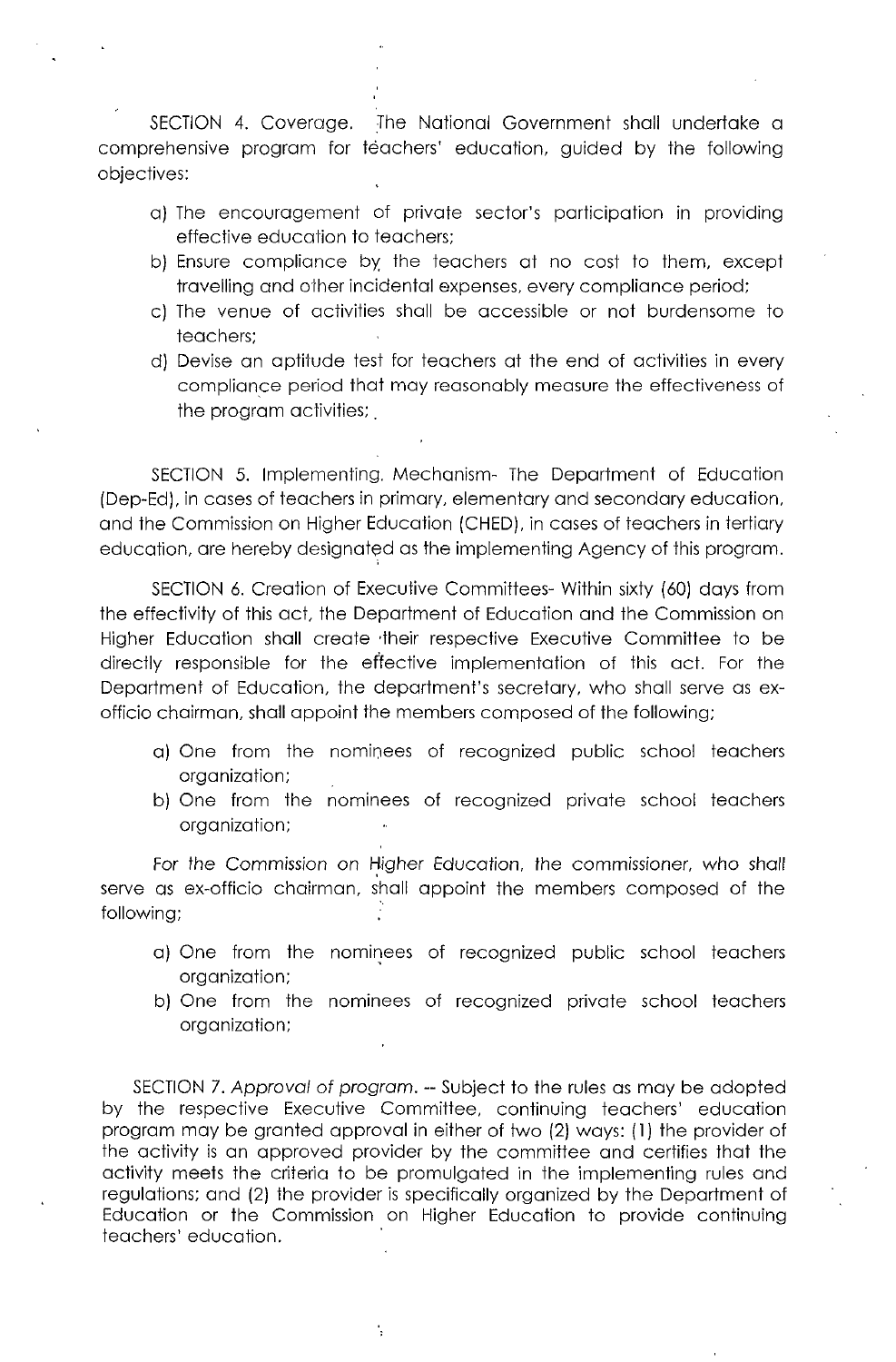SECTION 8. Standards for all education activities. -- All continuing teachers' education activities must meet the following standards:

(a) The activity shall have significant current intellectual or practical content.

(b) The activity shall constitute an organized program of learning related to teaching subjects and the teaching profession, including cross profession related activities (e.g., medical, psychological/counseling) that enhance teaching and non-teaching skills, as well as subjects in writing and oral advocacy.

(c) The activity shall be 'conducted by a provider with adequate professional experience.

(d) Where the activity is more than one  $(1)$  hour in length, substantive written materials must be distributed to all participants. Such materials must be distributed at or before the time the activity is offered.

(e) In-house education activities must be scheduled at a time and location so as to be free from interruption like telephone calls and other distractions.

SECTION 9. Appropriations- The sum of Fifty Million pesos (Php50,000,000.00) shall be appropriated for the· initial implementation of this Act of which Php35,000,000.00 shall be incorporated in the Annual Budget of the Department of Education and Php 15,000,000.00 shall be incorporated in the Annual Budget of the Commission on Higher Education. Thereafter the amount necessary to carry out the program implementation shall be incorporated in the General Appropriations Act.

SECTION 10. Annual Report.- The Department of Education and the Commission on Higher Education shall respectively render an annual report to Congress on the accomplishment of the program;

SECTION 11. Assessment on the impact of the program- Within Three (3) years from the effectivity of this act and every three (3) years thereafter, the Department of Education and· the Commission on Higher Education shall respectively conduct an assess'ment on the impact of the program to the quality of education in the country;

SECTION 12. Implementing Rules and Regulations.- The Department of Education and the Commission on Higher Education shall respectively issue rules and regulations to implement the provisions of this Act within ninety (90) days from the effectivity of this Act.

SECTION 13. Separability Clause- If any provision of this Act is declared invalid or unconstitutional, the other provisions not affected thereby shall remain in full force and effect.